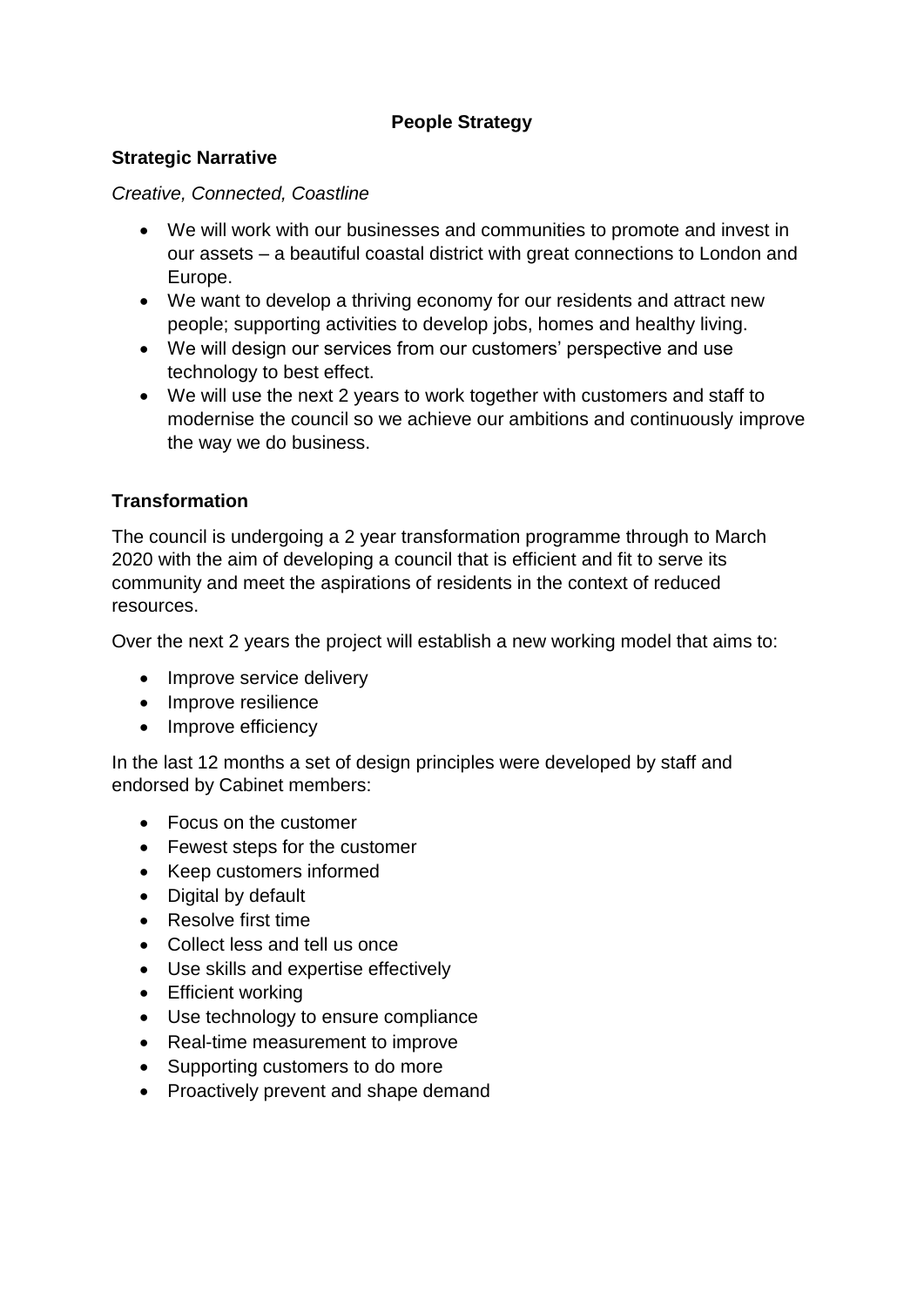## **People Perspective**

The Council's Digital Strategy will form a key part of the Council's transformation project by helping to transform and improve the way in which our people work as well as the customer experience. In order for the council to move towards technological solutions that support service delivery, resilience and efficiency it is important to consider our people, their teams and the changing working environment that they will be part of in the future. Supporting our digital ambitions whilst supporting and enabling our people and teams to continue to perform at their best is our priority.

Expectations are changing (both in terms of our expectations of our people and their expectations of us) and to enable that change a new focus on behavioural competencies has led to a framework based around our existing core values:

- One Team
	- o Engaging Communication
	- o Working Together
- Customer First
	- o Understanding Others
	- o Integrity & Ownership
- Thinking Ahead
	- o Reasoned Thinking
	- o Always Improving
- Performance Counts
	- o Making Time Count
	- o Constantly Building Skills
	- o Positive Mindset

Our leaders and managers will role model and live these behaviours, inspiring and energising the council providing clear direction, purpose and support. Our style will be open and honest utilising coaching skills to give and receive valued feedback.

We want our people to feel supported, appreciated and valued throughout and beyond the transformation programme and stimulated by the opportunities that the changes will bring. Our people will be treated with respect and integrity and will be encouraged to maximise development opportunities that arise from the changes.

Ultimately, we need and expect a shift in our culture, whereby working and thinking flexibly will be our norm with people who are willing to learn new skills, able to contribute ideas, be innovative and influence decisions. We will become an organisation of commercially-aware and technologically-enabled employees who rely on customer insight and a test and learn approach to devise lean processes and approaches to our work.

## **Our approach**

The people strategy has been created to support the Council's corporate plan and to enable us to achieve the ambitious transformation programme. We will do this in a number of ways: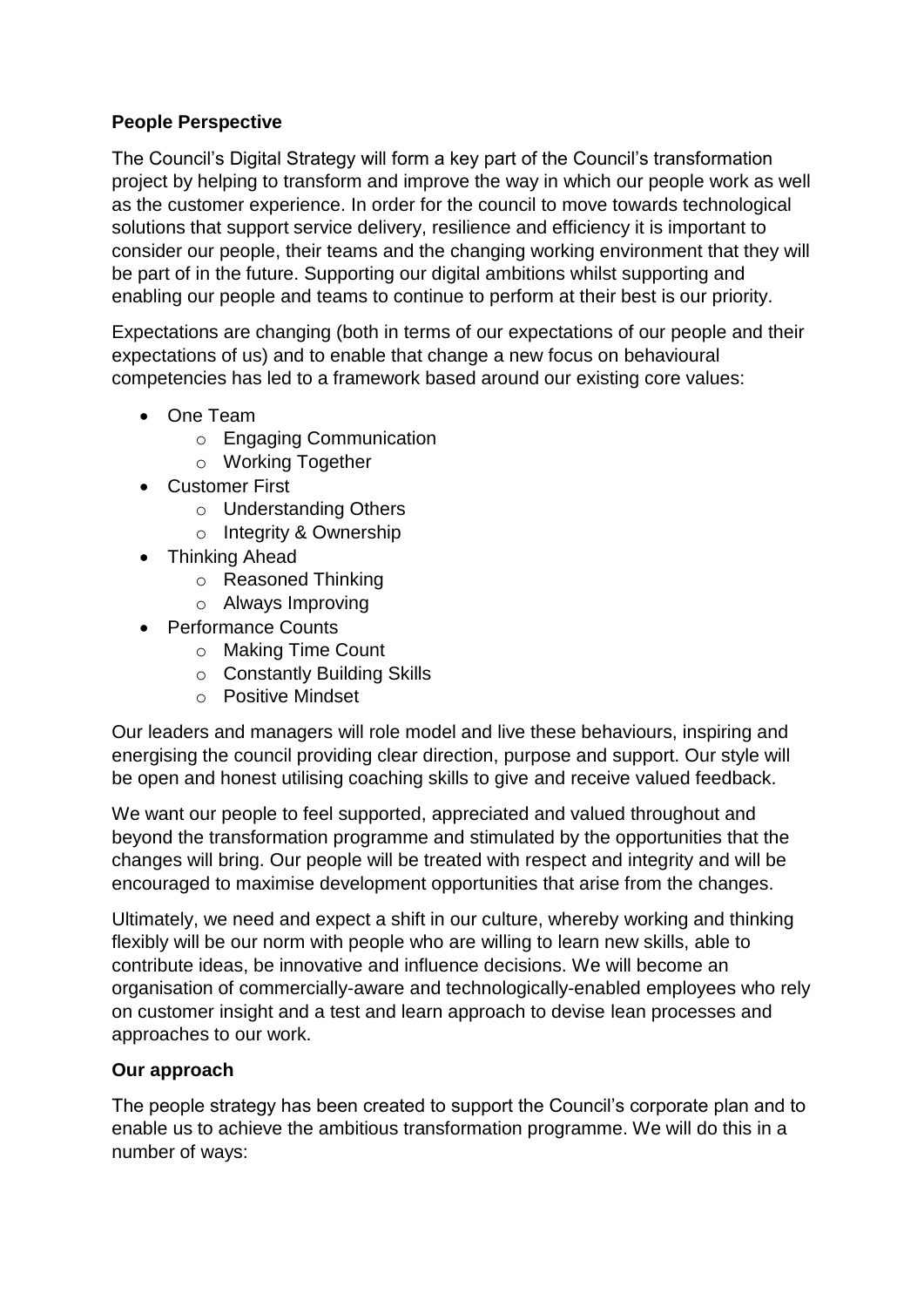- Our focus will be on aligning developments and decisions impacting people to the Council's transformation objectives and corporate priorities
- Our resourcing approach will build a workforce that is fit for the future
- Our council will become one of the best places to work in the area
- Our behaviours-led culture will generate, encourage and reward flexibility and innovation
- Our culture of flexibility and innovation will develop with people who feel supported and who have the confidence to challenge why we do things and the ability to implement digital (and other appropriate) solutions to make us more efficient
- Our People Strategy will be delivered by the Human Resources team in partnership with our leaders, managers and people

Our people strategy will be set out within 6 main themes that are underpinned by our culture. A separate detailed implementation plan is being developed which will set out clear actions, timescales and measures of success.

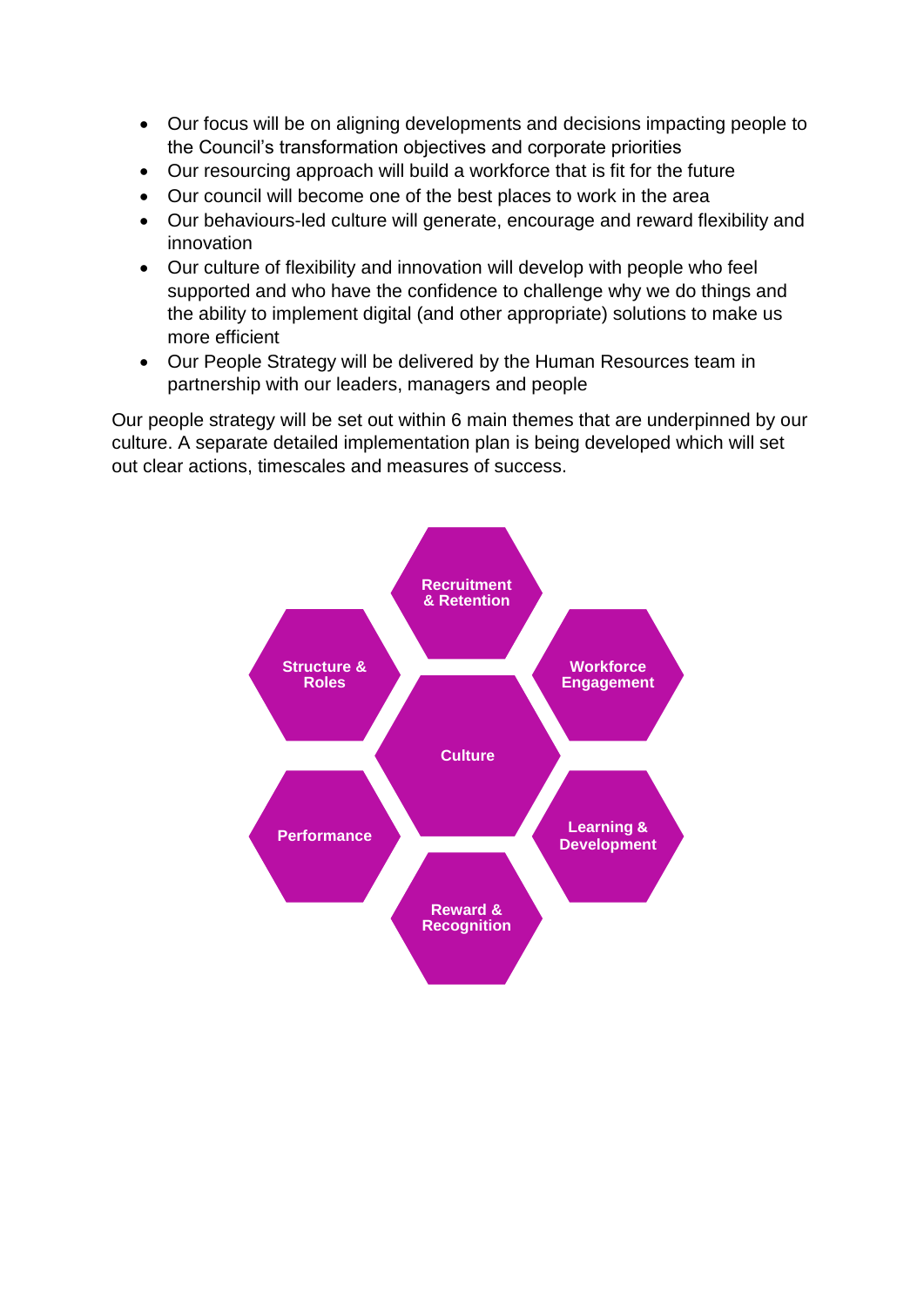# **People Strategy Themes**

**Structure & Roles** – ensuring that within the ever-changing world of work we are identifying and implementing the most appropriate organisational structures to meet demands.

#### Where are we now?

The council operates within a traditional bureaucratic and hierarchical structure which can lead to service area silos and decision making is often referred up the hierarchy. Job descriptions exist for virtually every role and are extremely detailed with evaluations carried out via the NJC scheme.

#### What we will do in the future?

- develop career pathways and development programmes to support our people develop their careers with us
- design jobs to reflect the impact of our digital investment and that enable people to apply their skills, knowledge and behaviours to the best effect
- develop flexible, generic job descriptions
- implement a flatter hierarchy that encourages matrix working and is designed to empower people to make appropriate decisions at the appropriate level
- support the introduction of technology to enable and encourage working in a flatter hierarchy
- build flexibility into how we deploy our people
- enhance our job evaluation system with detailed local conventions

**Workforce Engagement** – engaging our workforce is key to enabling effective 2 way communications and aiding retention

## Where are we now?

Over the last 2 years our employer net promoter score has dropped from -27 to -36 which is symptomatic of the uncertain backdrop at the start of transformation. However we have maintained a strong working relationship with the trade unions and increased our focus on communications and engagement with the annual engagement survey leading to clear action planning to improve engagement. In addition, the staff recognition scheme has been well received and gained support to continue plus F&H Rewards has just been launched to enhance the benefits on offer to our people

## What we will do in the future?

- recognise and value engagement and achievement and celebrate success
- ensure effective communications and more direct engagement with our staff on matters that affect them
- continue to work in partnership with our trade unions and staff representatives to develop and evolve our approaches to staff engagement
- continue to develop our rewards, recognition and benefits offer for our people and teams to recognise exemplary behaviours, including more social events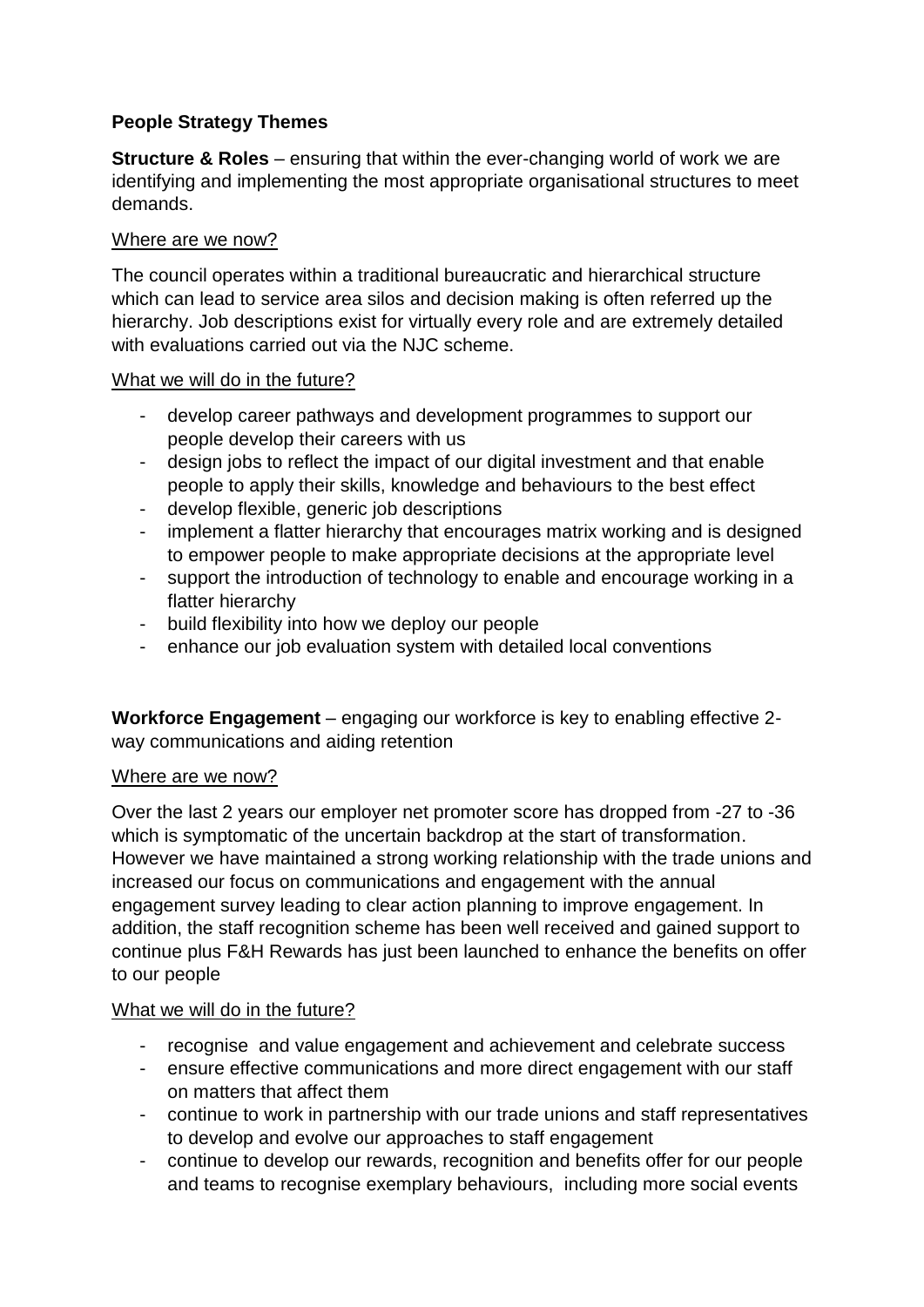- maintain open and honest dialogue with staff, seeking views, ideas and commentary and keeping them informed via a range of engagement surveys and pulse checks using the most appropriate channels

**Recruitment & Retention** – recruiting the best people is key to the future of the council and we must therefore develop our approaches to attracting and retaining talented and capable people across all of our service areas.

#### Where are we now?

The council currently operates traditional recruitment and selection approaches with an ad hoc approach to using social media and a lack of engaging internet presence to attract applicants. There has also been a piecemeal approach to recognising talent and retaining people. However, in recent years we have successfully operated the 'grow our own' programme, developed our apprentices and concentrated on internal secondments above external recruitment which has led to a relatively low level of turnover (14.4% in 2017/18).

#### What we will do in the future?

- build our employer brand to reflect the organisation we're aiming to become
- attract and secure the best talent with engaging and creative recruitment campaigns that reflect our ambitions
- design innovative ways to recruit traditionally 'hard to fill' roles in conjunction with area specialists
- create flexibility within our pay and reward mechanisms to become more competitive in our recruitment
- integrate our behavioural framework into our selection processes
- develop the capability of our recruiting managers
- develop our induction approaches to accelerate the integration of new staff into the council
- develop clear succession plans for professional and strategic progression
- continually identify, grow and manage our internal talent in line with talent segmentation, succession plans and personal development goals providing appropriate career pathways
- continue to develop our approaches to agile working
- identify secondments as potential development opportunities, both inside and outside of the council, to aid retention of our people
- develop ways to track investment in our people against our level of retention

**Learning & Development** – the core strength of the council is in our people and therefore training, developing and supporting our people is absolutely crucial.

#### Where are we now?

There is currently a comprehensive offer to all our people via e-learning, soft skills sessions, targeted sessions for middle management development with formal ILM Levels 3&5 Awards plus developing aspiring managers studying the ILM L3 Diploma.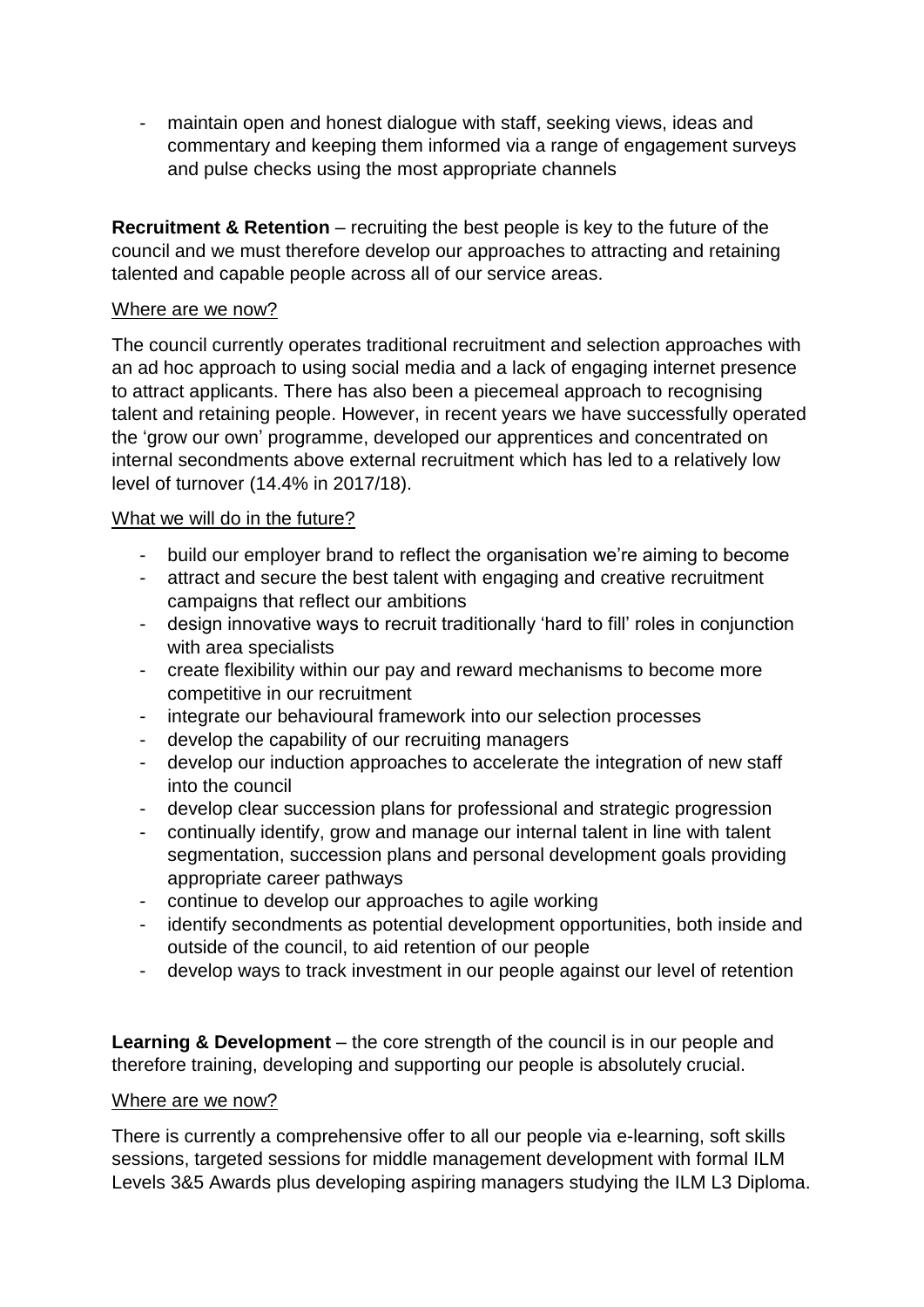However, training and professional development is largely identified by service area managers rather than a strategic overview of our requirements based on corporate priorities

## What we will do in the future?

- develop career pathways to enable long-term development, progression and succession planning
- review, evaluate and refresh our approach to leadership and management programmes ensuring they reflect our values and behaviours
- develop the management capabilities of our leaders and managers
- develop a pool of coaches and mentors to nurture talent and support performance
- support the sharing of knowledge and ideas through cross-functional teams
- ensure that our people have access to training that enables them to meet the expected standards in their roles by identifying learning needs gaps
- continue to introduce and embed the behavioural framework
- explore and implement options that align with the apprenticeship levy which will enable us to sponsor people through formal qualifications
- identify suitable entry points and develop our approach to apprentices and trainees to ensure that we identify and develop talent at an early stage
- provide our people with appropriate learning and development opportunities encompassing commercial awareness, innovation, digital awareness, procurement, commissioning of services and partnership working
- produce an annual learning and development brochure that outlines the opportunities available to our people to support them in the personal and professional development
- produce an annual training plan that reflects our corporate priorities
- review the central and departmental training budgets to ensure appropriate budget allocation
- provide appropriate training and development opportunities for our elected members and identify opportunities for co-training with officers

**Performance** – with an ambitious corporate plan and its associated priorities, ensuring our people are driven to perform to the best of their abilities will be key to our organisational success

## Where are we now?

We have a traditional approach to appraisals which are not valued by many managers and their teams; in addition, some areas are reluctant to start formal capability actions and the culture of feedback varies between service areas. Some service areas are very target and metric led, but this is not consistent and pay progression is not yet linked to performance.

## What we will do in the future?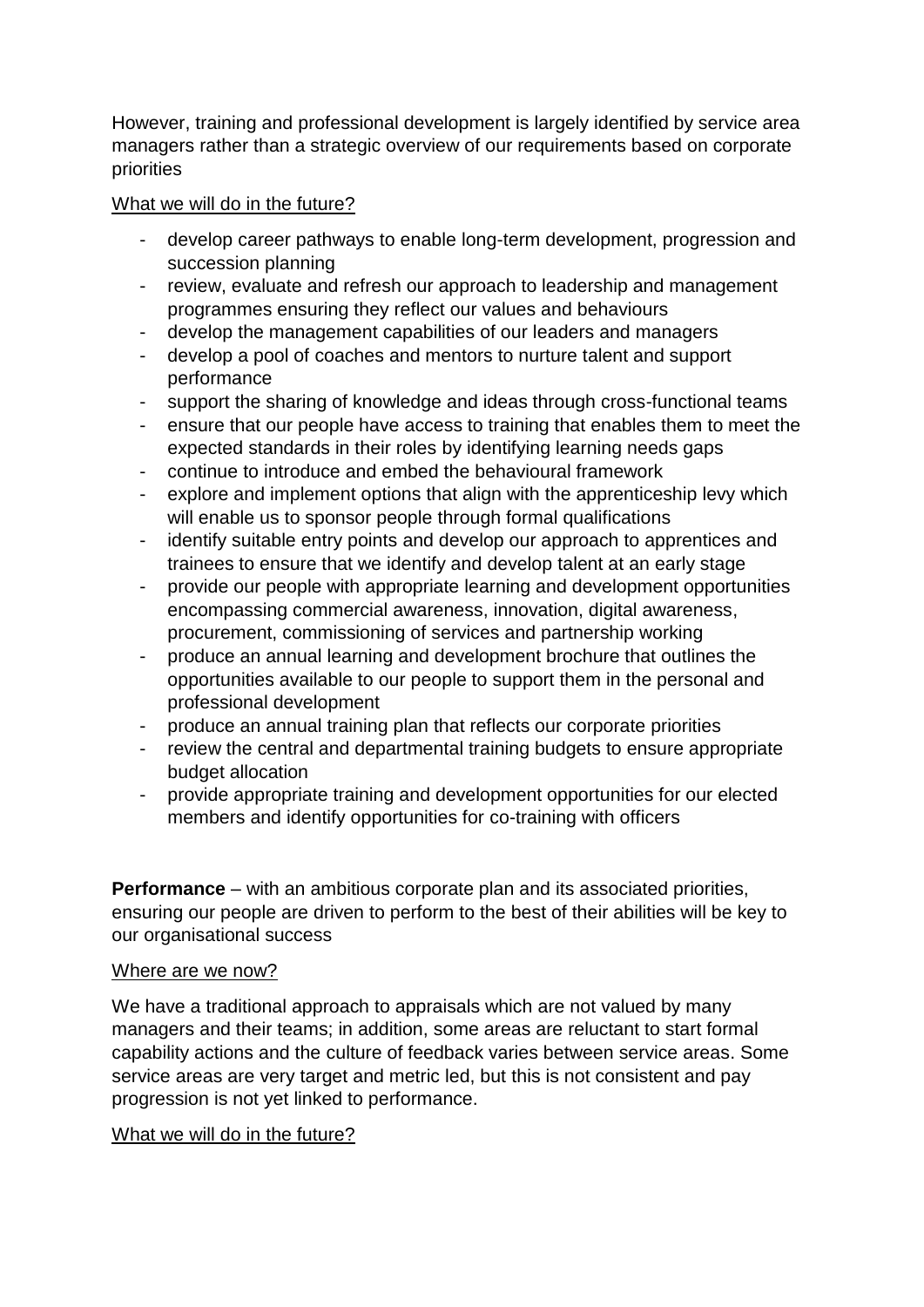- drive a high performance culture in which individual development and career aspirations are supported and aligned to our behaviours
- promote a healthy workplace and support our people to achieve a work-life balance that takes account of individual circumstances and life choices
- ensure that our approach to appraisal, reward, recognition and promotion is fair, transparent and understood by all
- develop a contemporary performance management framework, integrating our behaviours, which recognises high performers and also provides challenge and support
- introduce opportunities for 360 feedback linked to the behavioural framework

**Reward & Recognition** – recruiting the best people is key to the future of the council and in order to both recruit and retain we must therefore ensure that we have the mechanisms in place to recognise and reward our people appropriately

#### Where are we now?

Incremental progression through the pay grade is automatic with sporadic use of honorarium and acting up payments. Many roles have not been formally evaluated for a number of years and market supplements are not used consistently. The recognition scheme has forged a clear link to the corporate values. However there is a perception that our annual leave and some salaries are not able to match private sector companies or other local authorities.

#### What we will do in the future?

- ensure our remuneration strategies recognise performance and rewards positive behaviours
- develop our approach to reward and recognition to ensure that it is flexible and fair but supports the council's strategic aims whilst rewarding the highest performers
- align our recognition scheme with the behaviours in order to recognise our people who demonstrate exemplary behaviours and values in their work
- continually review and enhance the range of flexible benefits available to our people

**Culture** – the 6 people strategy themes are all influenced by the changing culture of our council.

Throughout our people strategy we will actively support this cultural shift by ensuring we:

- promote a culture of accountability and collaborative working
- empower and challenge staff to achieve excellence
- actively engage and empower staff to act within a collaborative culture which encourages innovation and creativity